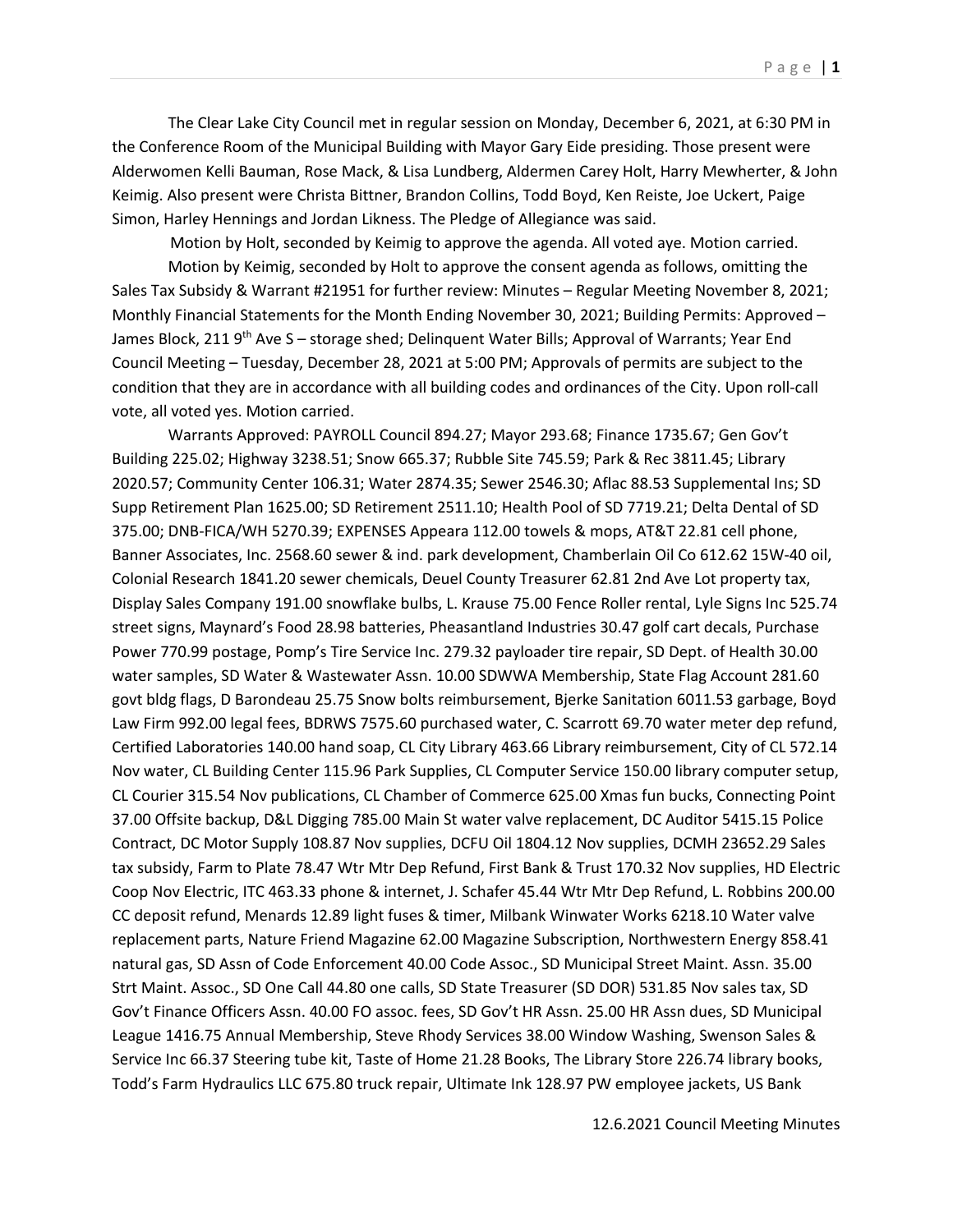6837.30 water loan payment, USDA 6107.00 USDA loan payment, Wheelco Truck & Trailer Parts 364.84 strt/snow supplies, Woman's Day 20.49 Magazine Subscription.

No one appeared for public voice.

Rose Mack entered the meeting at 6:35 PM, Motion by Mewherter, seconded by Keimig to approve omitted line on consent agenda: Sales Tax Subsidy of \$11,757.50 (Nov)+\$11,894.79=\$23,652.29 going to Deuel County Memorial Hospital. Upon roll call vote, all voted aye. Motion carried.

Rose Mack, representing the All School Reunion committee, was present to discuss plans with the Clear Lake Days. Motion by Keimig, seconded by Lundberg to allow the All School Reunion group to charge half price for renting the Community Center. Upon roll call vote, all voted aye. Motion carried.

Motion by Lundberg, seconded by Holt to not give a reduction on peddler's permit for the Clear Lake Days vendors; all must pay \$50 for the weekend. Upon roll call vote, all voted aye. Motion carried.

Paige Simon & Harley Hennings of the Deuel School Student Council, along with Principal Jordan Likness, were present to ask the council for a reduced rate on the Community Center rent for Winter Formal on January 22, 2022. Motion Holt, seconded by Keimig to donate the rental fee for the event. Upon roll call vote, all voted yes. Motion carried.

Joe Uckert was present to discuss residential lots on the north end of the industrial park land. Motion by Holt, seconded by Keimig to approve residential lots with covenants stating no complaints can be made about the businesses on the nearby lots and also to have Mack Land Surveying plat out the lots. Upon roll call vote, all voted aye. Motion carried.

Discussion was also held on creating a new residential zone to allow shop-houses on the new lots on the north end.

Motion by Holt, seconded by Mewherter to declare the following as surplus property, having no value or of value less than \$500.00 and authorize disposal of: 192 metal T fence posts (bent/snapped), roughly 6.5 miles of 3 strand barb wire, skid pad adjuster for plow, 1998 Ford driver's seat, old, noncompliant gas can, Big Cat electric cement mixer, 18 twisted sign posts, 2 oiler fenders from surplused oiler, tractor rim, badly rusted metal shelf, 3 bent metal 30 gal trash cans, 17 3x6 old tin sheets, bent snowblower auger, 2 cracked plastic down spouts, old radiator, steel wagon wheel, old steering shaft with steering wheel, faded park rules sign, plastic tool box for pickup, old street light casing, hood hinges for unknown truck, 7 qty 1 1/2" bent galvanized pipe, 2 green flapping garbage can lids, loader mount snowblower (missing auger & completely disassembled), obsolete signs (17 speed limit, 5 yield, 10 stop, 8 spillway, 2 dead end, 1 caution, 1 children playing), old Motorola 2 way radio, old bathroom sign faucet, non-working coffee pot, 2 qty 18v Dewalt batteries and changer, 2 broken door handles, old ITT corded telephone, 6 Ton obsolete street sign, 23 obsolete license plates, 2 expired 5 lb. fire extinguishers, old 4 wheel tv chart, old trailer fender, electric pump head & 5 horsepower, electric pump that is beyond repair, a non-working Dell Vostro 220 tower & Brother MFC 8510 Printer from the library. All voted aye. Motion carried.

City Finance Officer, Bittner gave a recap of the building permits for 2021. As of November 15th, the City has handed out 60 permits equaling almost \$9,500 in permit fees received. Five commercial building permits were given out with their projects totaling nearly \$5 million. There were also 8 demolition permits, 1 moving permit, 2 variances & 4 conditional use permits. Keimig mentioned it